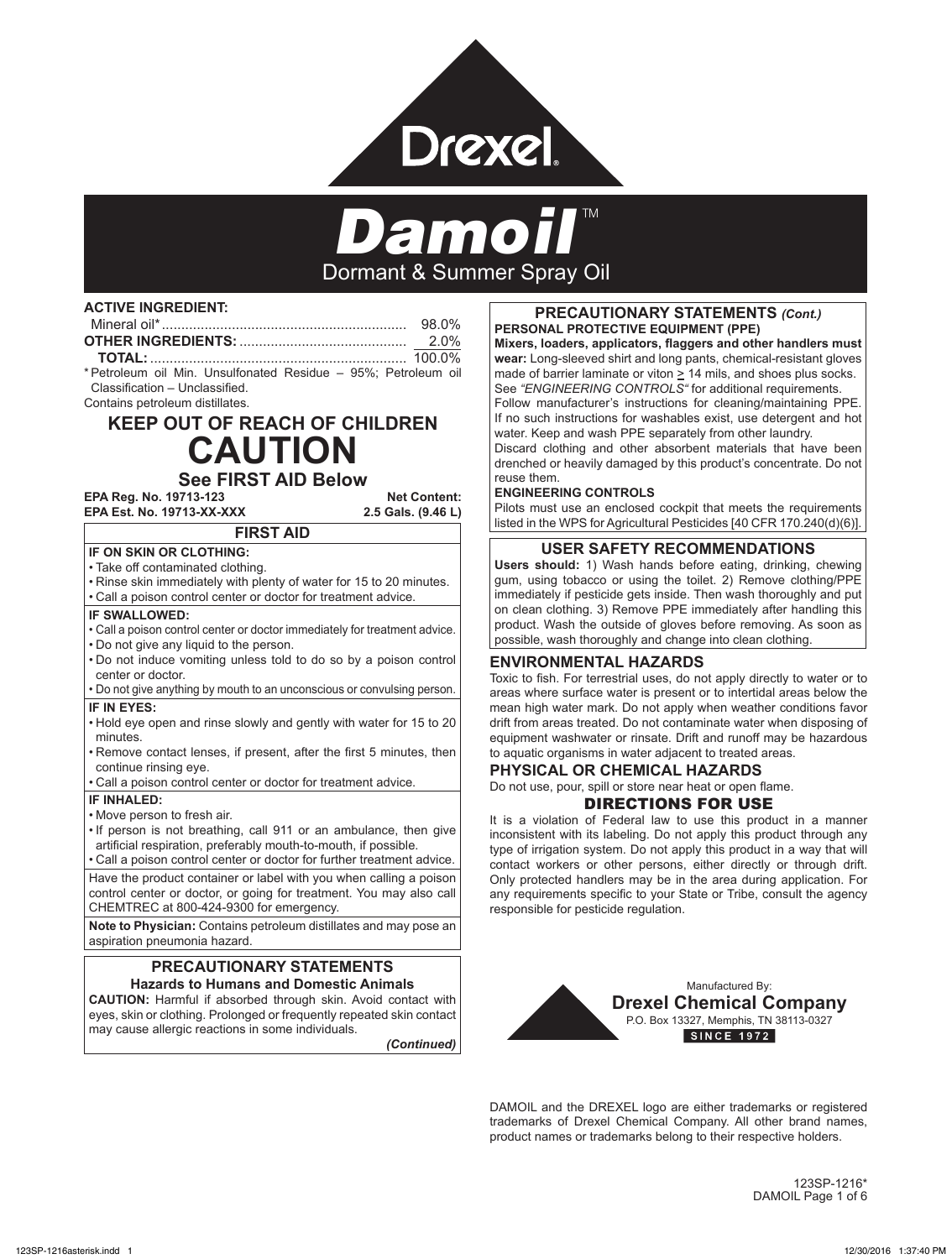#### **AGRICULTURAL USE REQUIREMENTS**

Use this product only in accordance with its labeling and with the Worker Protection Standard (WPS), 40 CFR Part 170. This standard contains requirements for the protection of agricultural workers on farms, forests, nurseries, greenhouses and handlers of agricultural pesticides. It contains requirements for training, decontamination, notification and emergency assistance. It also contains specific instructions and exceptions pertaining to the statements on this label about Personal Protective Equipment (PPE) and Restricted Entry Interval (REI). The requirements in this box only apply to uses of this product that are covered by the WPS.

Do not enter or allow worker entry into treated areas during the REI of 4 hours.

PPE required for early entry to treated areas that is permitted under the WPS and that involves contact with anything that has been treated, such as plants, soil or water is: Coveralls, chemical-resistant gloves made of any waterproof material, and shoes plus socks.

#### **NON-AGRICULTURAL USE REQUIREMENTS**

The requirements in this box apply to uses of this product that are NOT within the scope of the Worker Protection Standard for Agricultural Pesticides (40 CFR Part 170). The WPS applies when this product is used to produce agricultural plants on farms, forests, nurseries, or greenhouses.

Do not enter or allow others to enter until sprays have dried.

DAMOIL is a refined phytonomic oil contact insecticide. It is for use on plants in foliage or the dormant stage.

#### **MIXING INSTRUCTIONS**

1) Add enough water to mix tank to begin agitation. 2) Add micronutrients and other pesticides that are to be part of the mix. If dry pesticide products are used, pre-mix the materials with water thoroughly and add to mix tank. DO NOT add this product before uniform mixture of pesticide and water is obtained. 3) Maintain agitation until the spray is applied. Flush any spray mixture remaining in the hoses back into the tank if the solution stands for more than 20 minutes.

#### **TANK-MIXING:**

Tank-mix only with products registered for use on the specific crop to be treated. When using this product in combination with other pesticides as directed on this label, observe the most restrictive rates, tank-mixing prohibitions, precautionary statements and limitations listed on the product labels involved.

Before tank-mixing with other labeled products, check for tank-mix compatibility. A jar test prior to tank-mixing this product with other pesticides or liquid fertilizer will ensure compatibility. Use a clear glass quart jar with lid and mix the tank-mix ingredients in their relative proportions. Invert the jar containing the mixture several times and observe the mixture for approximately one-half hour. If components of the mixture separate readily, a compatibility agent will be helpful in maintaining the stability of the spray mixture. If the mixture balls up, forms flakes, sludges, gels, oily films or layers, or other precipitates, the components of the mixture are not compatible.

#### **METHODS OF APPLICATION**

This product may be applied using conventional hydraulic sprayers, concentrate application equipment, ground applicators or aircraft. **Do not apply this product or mixes made from it via chemigation.**

**Ground Application:** When applying by ground spray equipment as dilute or concentrate spray, apply the labeled amount of this product in sufficient water for thorough coverage. Reduce spray volume proportionally for smaller and immature plants. If applied as a concentrate spray, the application rate must equal the amount of this product per acre on a per 100 gallon basis except where actual rates are specified. For example, if the dilute application indicates 1 gallon of this product per 100 gallons of water and it requires 500 gallons of spray for thorough coverage, the concentrate spray would require 5 gallons of this product per acre.

**Aerial Application:** Apply the quantity of product indicated in sufficient water to make a minimum of 20 gallons of spray per acre except where indicated otherwise. Use aerial application only if growing and/ or soil conditions indicate a ground application to be unfeasible.

#### **SPRAY DRIFT MANAGEMENT**

A variety of factors including weather conditions (e.g., wind direction, wind speed, temperature, and relative humidity) and method of application (e.g. ground, aerial or airblast) can influence pesticide drift. The applicator and grower must evaluate all factors and make appropriate adjustments when applying this product.

#### **Wind Speed**

Do not apply at wind speeds greater than 15 mph at the application site.

#### **Temperature Inversions**

If applying at wind speeds less than 3 mph, the applicator must determine if (a) conditions of temperature inversion exist, or (b) stable atmosphere conditions exist at or below nozzle height. Do not make applications into areas of temperature inversions or stable atmospheric conditions.

#### **Droplet Size**

Apply as a medium or coarser spray (ASABE standard 572), and the minimum volume mean diameter (VMD) for spinning atomizer nozzles.

#### **Airblast Applications**

For airblast applications, turn off outward-pointing nozzles at row ends and when spraying outer row. To minimize spray loss over the top in orchard applications, spray must be directed into the canopy.

#### **Ground Spraying Applications**

**Release Height:** For applications using ground-spraying equipment, apply using a nozzle height of no more than 4 feet above the ground or crop canopy.

#### **Aerial Applications**

**Release Height:** For aerial applications of agricultural products, do not release spray at a height greater than 10 feet above the ground, top of crops or above the orchard canopy.

**Boom Length:** The boom length must not exceed 75% of the wingspan or 90% of the rotor blade diameter.

**Swath Adjustment:** When applications are made with a crosswind, the swath will be displaced downwind. The applicator must compensate for this displacement at the downwind edge of the application area by adjusting the path of the aircraft upwind. Leave at least one swath width unsprayed at the downwind edge of the treated field.

#### **INSTRUCTIONS AND PRECAUTIONS**

DO NOT USE THIS PRODUCT in combination with or immediately preceding or following applications of Captan, Carbaryl, Folpet, Propargite and Sulfur Compounds.

For foliage application, the spray tank must be free of any Sulfur residue before using this product. Do not combine Sulfur sprays with this product on foliage and do not follow a previous application of Sulfur or apply Sulfur following this product until sufficient time has elapsed for safety (at least 30 days) except in the Northwest (OR and WA). In OR and WA, it may be used in combination on Pears as a Post-harvest (after all fruit is off the tree), Dormant and Delayed-Dormant (before scales slip, or at or prior to bud swell) treatment.

Use precaution when applying this product at temperatures above 90°F. Treat a small area and observe it for signs of damage to plants (phytotoxicity). Allow enough time for symptoms to appear before continuing to spray.

Do not use this product when temperatures are above 95°F. When temperatures drop below 32°F (usually nighttime lows), do not spray trees and vine crops until daytime temperatures have warmed to a point above 32°F and are free from moisture due to melting frost or heavy dews. Application to trees weakened by disease, drought, drying winds or high nitrogen applications may result in oil injury.

#### **USE INSTRUCTIONS**

of water per acre.

**Dilute this product with water before use.**

**Amounts given are for 100 gallons of diluted spray solution unless otherwise specified.**

ACEROLA (Barbados Cherry)\*, ATEMOYA\*, CARAMBOLA (Star Fruit)\*, RAMBUTAN\*: Aphids, Beetle larvae, Caterpillars, Leafhoppers, Leafminers, Mites, Thrips, Whiteflies; Alternaria leafspot, Gummy stem blight, Powdery mildew, Rusts — **Dilute Spray:** Use 0.75 to 1.5 gallons of this product per 100 gallons of water at 200 to 500 gallons of water per acre. **Concentrate Spray:**  Use 3 to 6 gallons of this product per acre in a minimum of 20 gallons

Cucumber mosaic virus, Papaya ringspot virus, Pepper mottle virus, Potato leafroll virus, Potato virus Y, Tobacco etch virus, Watermelon mosaic virus 2, Zucchini yellow mosaic virus — **Dilute Spray:** Use 0.75 to 1.5 gallons of this product per 100 gallons of water at 200 to 500 gallons of water per acre. **Concentrate Spray:** Use 3 to 6 gallons of this product per acre in a minimum of 20 gallons of water per acre. Spray once or twice weekly depending on the growth of crop and/or vector pressure. When using to control insect transmitted diseases, use higher pressure (minimum 100 psi) and ceramic hollow cone nozzles. \*Except California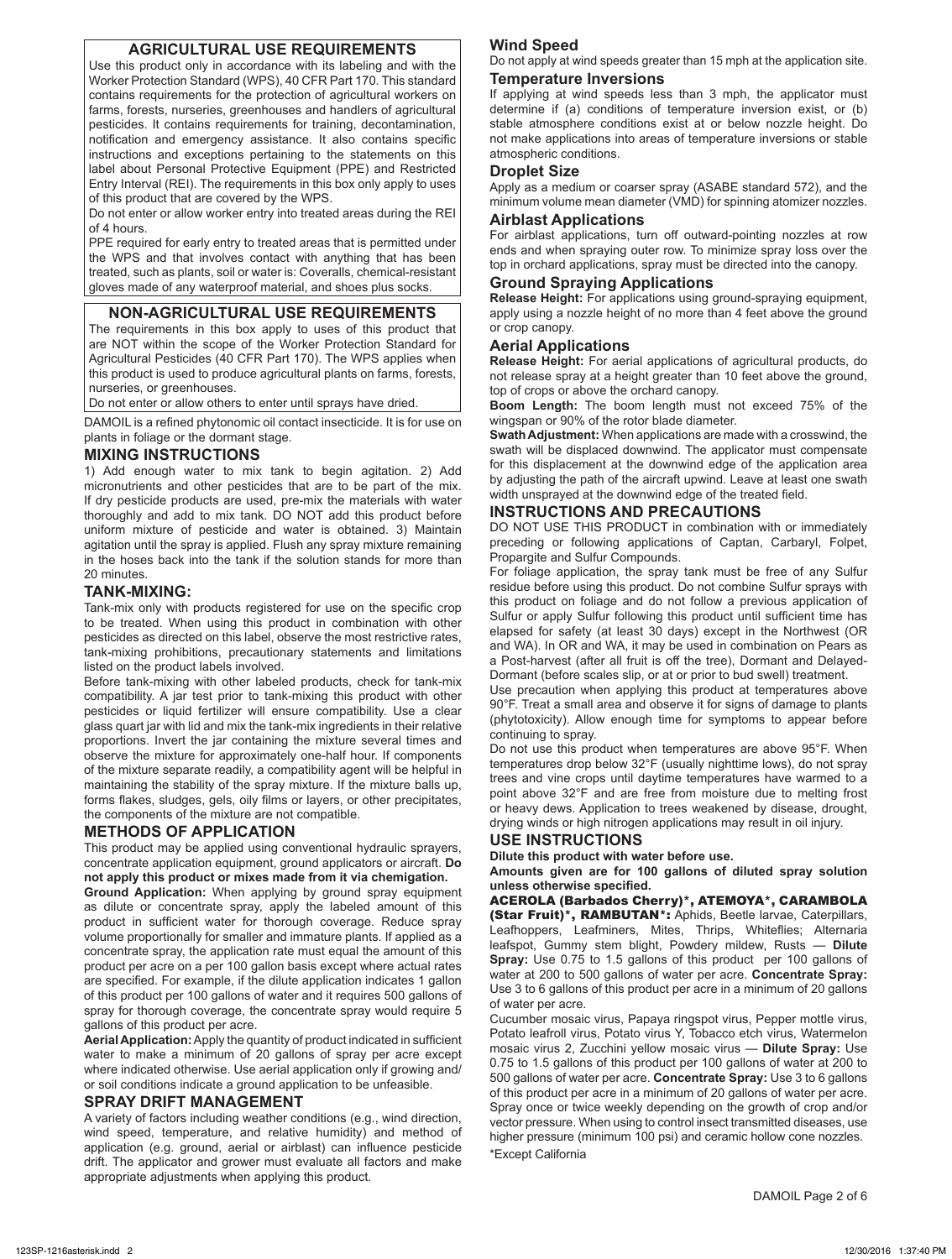ALFALFA *Seed Crop Only:* Use 0.25 gallon (1 qt.) of this product per acre in a minimum of 20 gallons of water per acre by ground application or minimum of 10 gallons per acre by air when used in combination and at the specified label rates with Malathion 5EC (an emulsifiable concentrate containing 5 pounds of malathion per gallon) or other insecticides or miticides that permit tank-mixture with oil for control of the pests listed on the label. To increase the effectiveness of desiccants, apply 2 gallons of this product per acre in a minimum of 10 gallons of spray by air. Use is limited to those herbicides / desiccants labeled for Alfalfa Seed desiccation.

Spider mites: Use 0.25 gallon (1 qt.) of this product per acre at the dilutions noted above.

ALMONDS, APRICOTS, CHERRIES, NECTARINES, PEACHES, PLUMS, PRUNES *Dormant or Delayed-Dormant:* Aphids (eggs), Black scales, Brown apricot scales, Brown mites, European fruit lecaniums, Frosted scales, Italian pear scales, Oleander scales, Olive scales, Parlatoria scales, Putnam scales, Red spider mites, San Jose scales, Soft brown scales — Apply 1.5 to 2 gallons of this product in 300 to 600 gallons of water per acre or 4 to 6 gallons per acre in a minimum of 20 gallons of spray as a concentrate spray.

*Summer Use:* Red spider mites — Apply 3 to 4 quarts of this product in 300 to 600 gallons of water per acre as a dilute spray. Summer stages of Brown apricot scales, San Jose scales — Apply 1 gallon of this product in 300 to 600 gallons of water per acre as a dilute spray. **Almonds and Apricots** *Dormant or Delayed-Dormant:* European red mite — Apply 4 to 8 gallons of this product in a minimum of 20 gallons of spray per acre. *Spring or Summer Use:* Brown mite, European red mite, Pacific mite, Two-spotted mites — Apply 1 to 2 gallons of this product in 300 to 600 gallons of water per acre as dilute spray. Apply 4 to 6 gallons of this product per acre in a minimum of 20 gallons of water as concentrate spray. If applied by air, apply at least 4 but no more than 6 gallons of this product per acre in a minimum of 20 gallons of spray.

**Plums and Prunes** *Dormant or Delayed-Dormant:* Peach twig borer — Apply 1.5 to 2 gallons of this product per acre in 100 gallons of water. As concentrate spray, apply 6 to 8 gallons of this product per acre in minimum of 20 gallons of water. If applied by air, use 6 to 8 gallons of this product per acre in a minimum of 20 gallons of water.

**Use Restrictions on Cherries Only:** Do not apply more than 2 gallons per 100 gallons of spray mixture or 2% by volume. DO NOT apply this product in conjunction with azinphos-methyl based insecticides.

APPLES *Dormant or Delayed-Dormant:* Aphid eggs, Pear scales, Red spider mites, Rust mites, San Jose scale — Apply 1 to 2 gallons of this product per acre in 50 to 200 gallons of water as dilute spray. *Dormant (ID, OR, WA):* Mites, San Jose scales — Apply 1 to 1.5 gallons of this product per acre as dilute spray with Sulfur or Lime sulfur at the label specified rate. As concentrate spray, apply 4 to 6 gallons of this product with Sulfur or Lime sulfur at the label specified rate to total 20 to 100 gallons of spray per acre. *Summer Use:* European red mites, Pacific mites, Two-spotted spider mites — Apply 1 to 1.5 gallons of this product per acre in 400 to 800 gallons of water. For concentrate spray, use no more than 4 gallons of this product per acre in minimum 20 gallons of spray.

By air, use at least 4 but no more than 6 gallons of this product in minimum 20 gallons of spray per acre.

**Use Precaution:** Oil plus Sulfur or Lime sulfur can cause severe foliage and fruit bud injury if applied after the dormant period.

AVOCADOS: Bugs, Leafhoppers, Mites, Scales, and Thrips — Apply 1 to 4 gallons of this product per 100 gallons of water in a dilute spray of 400 to 3000 gallons per acre. Do not apply more than 30 gallons of this product per acre per application. For concentrate spray, apply 1 to 18 gallons of this product per acre in 50 to 100 gallons of spray mixture or in enough water for adequate coverage. For aerial application, apply 1 to 18 gallons of this product per acre in 20 to 100 gallons of spray. When application of this product is more than 2% v/v concentration, treat a small area and observe. Allow enough time for symptoms to appear before continuing to spray.

BANANAS, PLANTAINS: Black leaf streak, Sigatoka (Black, Yellow); This product will also loosen Sooty mold fungus and limit its formation by controlling Aphids, Mealybugs, Scale insects, and Whiteflies — Apply 0.5 to 1.5 gallons of this product in 20 to 100 gallons of water per acre. For application by Mist blower, use 1.5 gallons of this product in 6 gallons of water per acre.

Begin application when disease or insect pest first appears and continue every 10 to 15 days during the rainy period or as needed. DO NOT apply when daytime temperatures exceed 80°F (26.6°C) as injury may occur.

Phytotoxicity may be affected by the quantity of oil used, vigor of trees, and temperatures at time of application. Bag fruits or use a directed spray on unbagged fruits to improve crop safety.

BLUEBERRIES, BUSHBERRIES, CANEBERRIES: Aphids, Mealybugs, Mites, Sawfly eggs, Scales, Whiteflies; Powdery mildew, Rust — Apply 0.75 to 1.5 gallons of this product in 100 gallons of water per acre with ground equipment for optimum spray coverage of leaf surfaces. For fungal diseases, use at least 200 psi spray pressure.

BEETS: Aphids, Armyworms, Beetle larvae, Caterpillars, Leafminers, Mites, and Whiteflies; Cercospora leafspots — Apply 1 to 2 gallons of this product in 100 gallons of water per acre.

#### CITRUS (*Citrus* spp., *Fortunella* spp.)

**Citron, Grapefruit, Mandarins, Oranges (Navel, Valencia), and Other Citrus spp.:** Mealybugs\*, Mites, Scales (Black, Brown, Brown soft, California Red, Chaff, Citricola, Glover, Purple, Red, Snow, Yellow), Spider mites (Pacific, Red, Two-spotted), Whiteflies; Sooty mold — Apply 1.2 to 1.4 gallons of this product in late Summer through October. In Southern California (including all coastal counties), apply 0.5 to 1.4 gallons per acre throughout the year. Apply in enough water for thorough coverage. As concentrate spray, apply in a minimum of 20 gallons of spray per acre.

**Use Precaution:** On Navel oranges, do not apply during or after color break. **Use Restrictions:** Do not exceed a maximum of 212 pounds of active ingredient (29.5 gallons of this product) in a maximum volume of 2000 gallons of spray mix per acre when treating Citrus in California. Do not exceed a maximum of 159 pounds of active ingredient (22.1 gallons of this product) in a maximum volume of 1500 gallons of spray mix per acre when treating Citrus in Florida or Texas.

#### \*Except California

**Lemons, Limes:** Mealybugs\*, Mites (Bud, Flat, Red spider, Rust), Scales (Black, Brown, Brown soft, California Red, Chaff, Citricola, Glover, Purple, Red, Snow, Yellow), Whiteflies; Sooty mold — Apply 1.2 to 1.4 gallons of this product per acre in late Spring and late Summer through December. In Southern California, apply 0.5 to 1.4 gallons of this product per acre throughout the year. Apply in enough water for thorough coverage. As concentrate spray, apply this product in a minimum of 20 gallons of spray per acre.

**Use Restrictions:** Do not exceed a maximum of 212 pounds of active ingredient (29.5 gallons of this product) in a maximum volume of 2000 gallons of spray mix per acre when treating Citrus in California. Do not exceed a maximum of 159 pounds of active ingredient (22.1 gallons of this product) in a maximum volume of 1500 gallons of spray mix per acre when treating Citrus in Florida or Texas.

#### \*Except California

**All Citrus Varieties:** Use this product as an adjuvant with a suitable insecticide or miticide. Do not exceed 0.4% v/v concentration. Do not use this product when freezing temperatures are expected within 24 hours of application. Precautions should be taken when combining this product with certain insecticides and miticides due to possible increased phytotoxicity when applied over the foliage. Consult an Agricultural Extension Service agent for recommendations on special combinations.

COCOA: Bugs, Leafhoppers, Leafroller, Scales, Thrips; Sigatoka — Apply 1 to 2 gallons of this product in 100 gallons of water per acre. Use as needed.

COFFEE: Coffee borer, Green scale — Apply 3 to 6 gallons of this product in 100 gallons of water per acre. Use water only as a diluent. **Use Restriction:** Do not apply more than 6 gallons of this product per acre per application.

CORN: Aphids, Beetle larvae, Caterpillars, Leafminers, Mites, and Whiteflies — Apply 1 to 2 gallons of this product in 100 gallons of water per acre.

On Corn, this product may also be used in combination with atrazine by ground application at the rate of 1 gallon in 20 to 40 gallons of water per acre or by air at the rate of 0.5 gallon in minimum 5 gallons of water per acre. Follow the use precautions, limitations, and directions for use given on the atrazine product label.

COTTON: Corn rootworm, Earworm, Fall armyworm, Leafhopper, Leafminer, Mites, Whiteflies; Cercospora — Apply 3 to 6 quarts of this product in 100 gallons of water per acre. Using ground equipment, spray for optimum coverage of leaf surfaces. For fungal diseases, use at least 200 psi spray pressure.

FIGS *Dormant or Delayed-Dormant:* Aphids, Fig scales, Mealybugs, Mites, Scales — Use 2 to 3 gallons of this product per 100 gallons of water. Apply 300 to 600 gallons of spray mix per acre.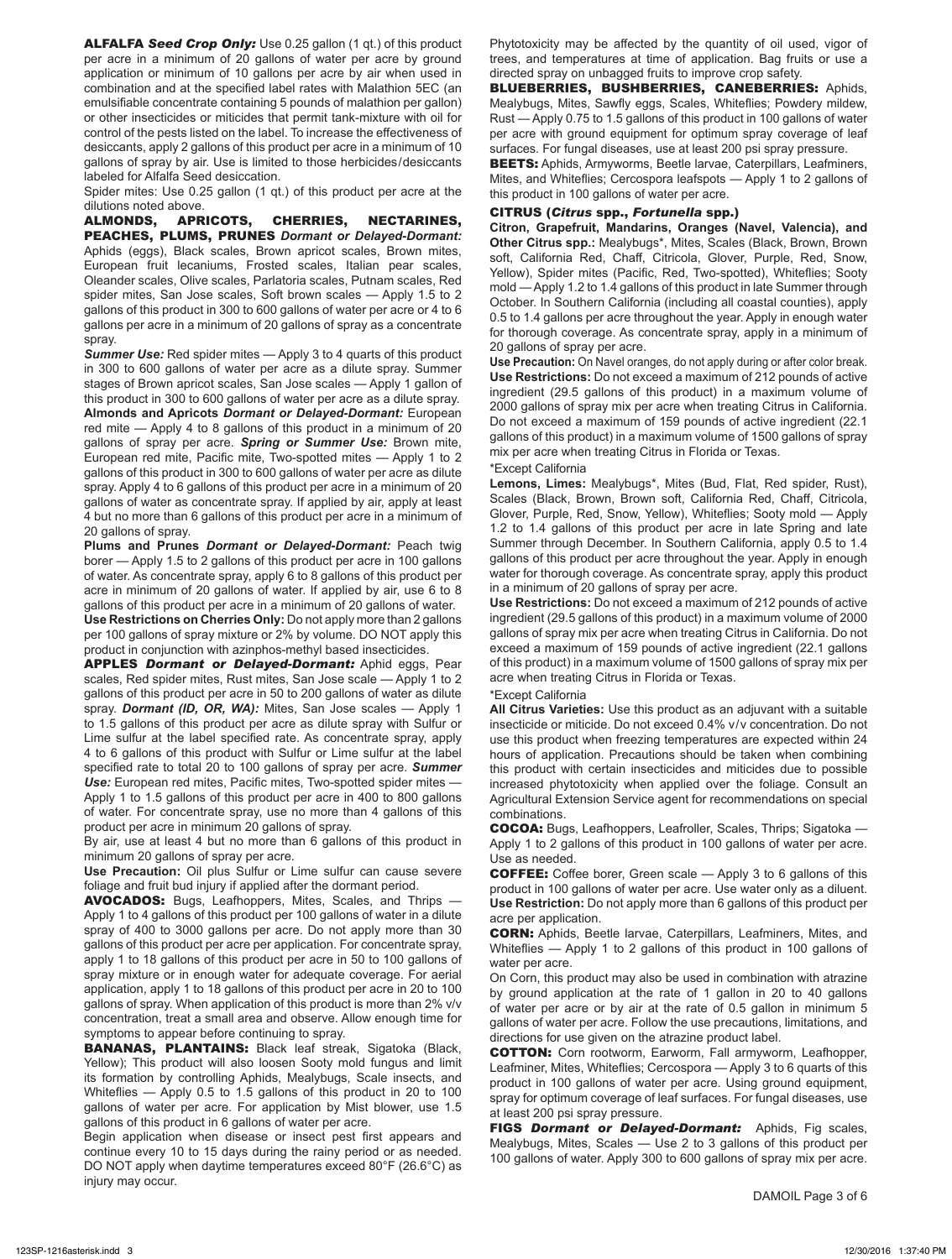Use 3 gallons of this product per 100 gallons of water for severe infestation. Apply 4 to 6 gallons of this product in a minimum of 50 gallons of spray as a concentrate spray per acre.

GRAPES *Dormant:* Mealybugs — Apply 4 to 6 gallons of this product in 200 to 300 gallons of spray solution per acre. If applied in tank-mixture with another insecticide, use 1 to 2 gallons of this product in 200 to 300 gallons of water per acre to control Mealybugs. As a concentrate spray, apply 1 to 2 gallons of this product per acre with an appropriate insecticide in enough water for thorough coverage.

*Dormant and Summer Use:* Leafhoppers, Leafminers, Mites, Scales, Whiteflies; Botrytis, Powdery mildew - Apply as dilute spray using 0.75 gallons of this product in 100 gallons of water at 100 to 500 gallons of water per acre. As concentrate spray, use 1 to 3 gallons of this product per acre in minimum 50 gallons of water per acre. Use as needed. **Use Precautions:** This product can temporarily affect surface bloom appearance, but will not cause subsurface injury. DO NOT apply this product within 2 days of harvest of Grapes intended for fresh market for suppression of Leafhopper or Mites.

GRASSES GROWN FOR SEED (BLUEGRASS, FESCUES, ORCHARDGRASS, PERENNIAL RYEGRASS): Mites; Powdery mildew, Rust — Apply 1 to 2 gallons per acre in a minimum of 10 gallons of water per spray. Initiate sprays in late Spring or early Fall when Powdery mildew and Rust pustules are noticeable. Continue

#### sprays every 14 to 21 days. GREENHOUSES, CONTAINERS, AND INTERIORSCAPES

Use once a week initially. As the pest is controlled, decrease the frequency to every 2 to 3 weeks as needed.

Some plants are more sensitive to oil treatment if any of the following conditions are present at the time of application: High humidity (74%), an overcast or cloudy day, inadequate air flow, a small greenhouse where the sunlight is magnified causing a fast build up of temperature and light intensity.

**Ageratum crown of thorns, Dieffenbachia, Ferns, Ficus, Lisianthus, Orchids, Palms, Petunia, Poinsettia, Schefflera, Sunflower** *Summer (Foliar or Cover)***:** Aphids, Fungus gnats, Leafminers, Mealybugs, Scales (hard, soft), Spider mites, Thrips, Whiteflies — Apply 0.5 to 1 gallon of this product in 100 to 200 gallons of water per acre. Due to varietal differences in response to a treatment of this product at the labeled rate, conduct a small test on 1 or 2 plants of the specific variety to be treated.

**Aglaonema, Aster, Azaleas, Begonias, Browallia, Camellias, Carnations, Celosia, Chrysanthemum, Coleus, Cosmos, Crepe myrtle, Dusty miller, Easter lily, Fuchsia, Gardenias, Gerbera, Gladiola, Helichrysum, Hibiscus foliage, Hydrangea, Impatients, Iris, Jade plant, Lillies, Marigold, Mums, New Guinea impatiens, Nicotonia, Philodendron, Portulaca, Reiger begonias, Rhododendron, Roses, Snapdragon, Vines, Zinnias** *Summer (Foliar or Cover)***:** Aphids, Fungus gnats, Leafminers, Mealybugs, Scales (hard, soft), Spider mites, Thrips, Whiteflies; Powdery mildew, Rusts — Apply 1 to 2 gallons of this product in 100 to 200 gallons of water per acre. Due to varietal differences in response to a treatment of this product at the labeled rate, conduct a small test on 1 or 2 plants of the specific variety to be treated.

**Leaf Polish for Hardy Plants** *Summer (Foliar or Cover)***:** Apply 1 gallon of this product in 100 gallons of water. Wipe upper and lower sides of leaf until fully covered.

HOPS: Aphids, Leafrollers, Mites, Scales, Whiteflies; Powdery mildew — Apply 1 to 2 gallons of this product in 100 gallons of water per acre. Begin application at early leaf stage and repeat at 10 to 14 day intervals. Discontinue application at Burr development.

KIWI: Aphids, Mites, Scales (Greedy, Latania, Oleander, San Jose) — Apply 4 to 6 gallons of this product in minimum of 100 gallons of water per acre. Use the 6 gallon rate when pest populations are high.

MACADAMIA: Bugs, Leafhoppers, Leafrollers, Scales, Thrips; Sigatoka — Apply 1 to 2 gallons of this product in 100 gallons of water per acre. Use as needed.

MANGOES: Mites; Powdery mildew—Apply 1 to 1.5 gallons of this product in minimum of 100 gallons of water per acre.

**OLIVES:** Aphids, Black scales, Mites, Oleander scales, Olive scales, Parlatoria scales, Spider mites — Apply 1.5 gallons of this product in 400 to 500 gallons of water per acre. Apply in pre-bloom or in postbloom up to buckshot and post-harvest.

ORNAMENTALS, FLOWER AND FOLIAGE PLANTS, SHRUBS, CHRISTMAS TREES, AND SHADE TREES

**Azalea, Camellia, Carnation, Fuchsia, Gladiola, Hibiscus, Iris, Lily, Orchids, Rhododendron, Vines:** Aphids, Fungus gnat, Leafminers, Mealybugs, Mites, Scales, Thrips, Whiteflies; Powdery mildew, Rust — Apply this product at 1 to 2 gallons of water as needed.

**Chrysanthemum, Diffenbachia, Philodendron, Poinsettia:** Leafminers, Mealybugs, Mites, Scale insects, Whiteflies; Black spot, Powdery mildew — Apply 1 to 2 ounces per gallon. Use Albuz ATR nozzles, lilac color or their equivalent. Apply weekly or every two weeks depending on level of pest infestation, from 20 to 100 gallons of dilute spray emulsion per acre, depending on plant size. Spray to the point of runoff. Vary quantity of spray applied by changing the number of nozzles used, not by changing pressure, speed of spray or nozzle size.

**Christmas Trees** *Winter***:** Aphids, Adelgids, Scales (soft and hard; immature), Spider mites — Apply in 2 to 4 gallons of this product as needed. *Summer:* Aphids, Adelgids, Scales (soft and hard; immature), Spider mites — Apply 1 to 3 gallons of this product as needed. Do not apply more than 0.02 gallon (2.56 fl. ozs.) per gallon of water per application using ground equipment during the Winter period.

**Flower and Foliage Plants (including Roses and other flowering shrubs)** *Winter Dormant Period:* Aphids, Adelgids, Bugs (immature), Caterpillars, Eriophyid mites, Gall mites, Lace bugs, Leaf beetle larvae, Leafminers, Mealybugs, Psyllids (immature), Sawfly larvae, Scales (immature), Spider mites, Whiteflies (immature) — Apply this product at 2 to 3 gallons as needed. *Summer:* Apply 1 to 2 gallons of this product as foliar or cover spray as needed.

**Oak, Privet:** Black scale, Brown apricot scale, Brown soft scale, Oyster shell scale, Red spider mites and Eggs, San Jose scale, — Apply 1 gallon in 100 gallons of water. *Dormant Spray on Deciduous Varieties:* Apply 2 gallons in 100 gallons of water. *Dormant Spray on Other Varieties:* Apply 1 gallon in 100 gallons of water. See *'Plant Restrictions'* section below for use precautions.

**Ornamentals (Foliage and Bedding Plants)** *Winter Dormant Period:* Adelgids, Aphids, Bugs (immature), Caterpillars, Eriophyid mites, Gall mites, Lace bugs, Leaf beetle larvae, Leafminers, Mealybugs, Psyllids (immature), Sawfly larvae, Scales (immature), Spider mites, Whiteflies (immature) — Apply this product at 2 to 3 gallons as needed. *Summer:* Apply 1 to 2 gallons of this product as foliar or cover spray as needed.

**Shade Trees and Shrubs including Broadleaf evergreens, Conifers, Deciduous and Woody ornamentals** *Winter Dormant Period:* Aphids, Bugs (immature), Caterpillars, Eriophyid mites, Gall mites, Lace bugs, Leaf beetle larvae, Leafminers, Mealybugs, Psyllids (immature), Sawfly larvae, Scales (immature), Spider mites, Whiteflies (immature) — Apply this product at 2 to 4 gallons as needed. *Summer:* Apply 1 to 3 gallons of this product as foliar or cover spray as needed.

See *'Plant Restrictions'* section below for use precautions.

**Shrubs and Trees along city streets, other Rights-of-way including Broadleaved evergreens, Conifers and Deciduous**  *Winter Dormant Period:* Aphids, Bugs (immature), Caterpillars, Eriophyid mites, Gall mites, Lace bugs, Leaf beetle larvae, Leafminers, Mealybugs, Psyllids (immature), Sawfly larvae, Scales (immature), Spider mites, Whiteflies (immature) — Apply this product at 2 to 4 gallons as needed. *Summer:* Apply 1 to 3 gallons of this product as foliar or cover spray as needed.

See *'Plant Restrictions'* section below for use precautions.

**Plant Restrictions:** Oil removes the glaucous (blue) bloom from such Evergreens as Colorado blue spruce and Koster spruce. Do not spray on Walnut foliage. Always use lower dosage or test spray oil sensitive plants such as *Chamaecypris, Cryptomeria,* Japanese holly, Juniper, Smoke tree, and Spruce. Tendency toward sensitivity: Douglas fir and Red cedar. Use with precaution and reduce dosage for dormant application on Red bud and Sugar maple. Do not spray when buds have fully opened and shoot elongation is occurring.

Do not use on Conifers or Ferns not tolerant to oil sprays. In California, limit the use of this product to American red oak, Cornelian cherry, Crabapple, Dogwood, Japanese black pine, Purple leaf plum, Weeping cherry. Keep sprays away from open blooms; bleaching and spotting has been observed with the open blooms of certain plants.

Do not apply this product when there is obvious moisture deficit in leaves or plant is under stress.

Do not apply this product more than 4 times during the growing season. Allow at least a 2-week interval between applications to the same plants. For Fall dormant applications, reduce the rate to 2 gallons of this product.

PAPAYA: Mites; Papaya ringspot virus, Powdery mildew — Apply 0.75 to 1.5 gallons of this product in minimum of 100 gallons of water per acre. PEANUT: Aphids, Beetle larvae, Leafhoppers, Leafminers, Mites, Thrips, Whiteflies; Powdery mildew — Apply 1 to 2 gallons of this product in 100 gallons of water per acre. Use as needed.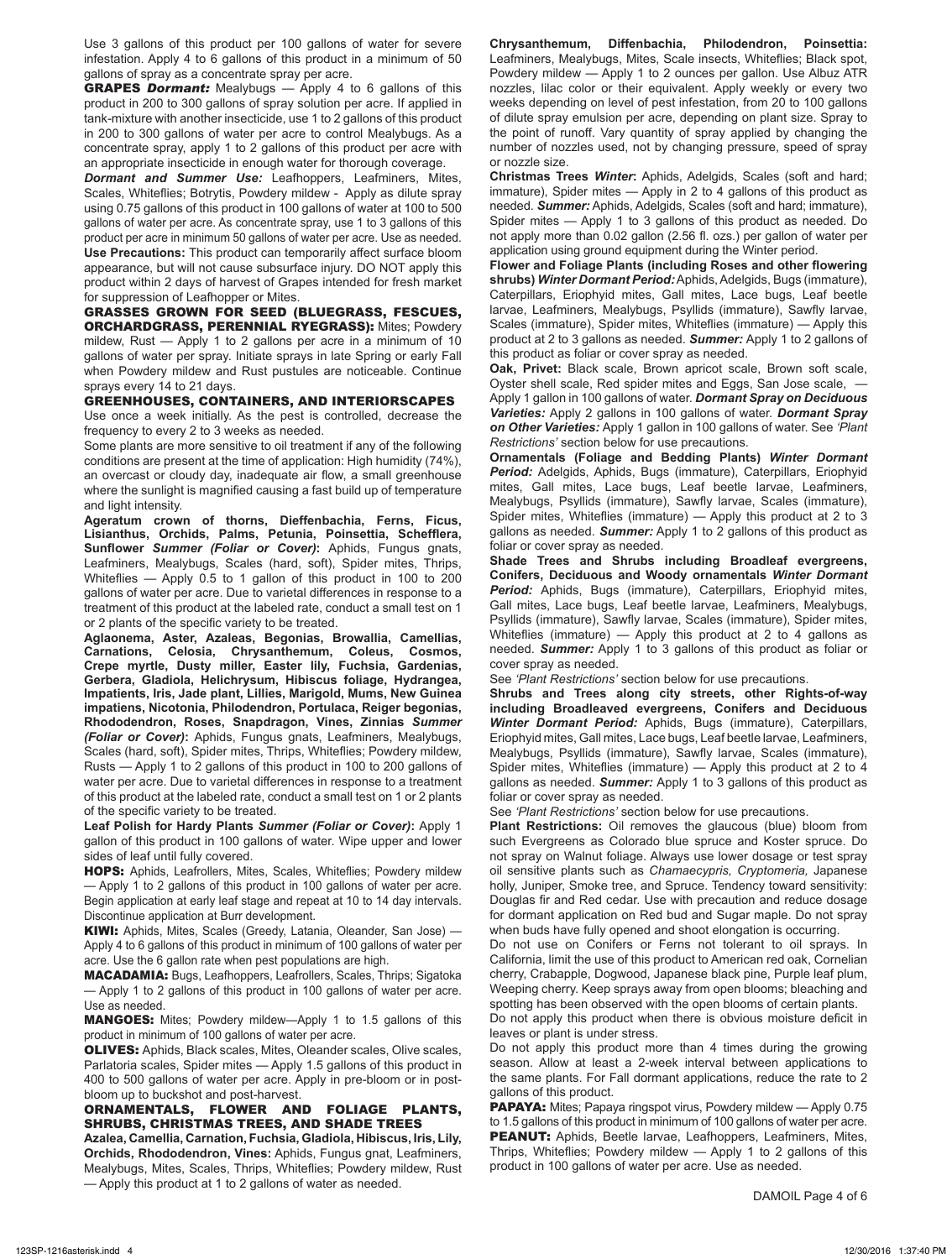PEARS *Dormant or Delayed-Dormant:* Aphids (eggs), Codling moth\*, European fruit lecanium scales, European red mites (eggs), Olive scales, Pear scales, Red spider mites, San Jose scales — Apply 1 to 2 gallons of this product in 50 to 200 gallons of water per acre. As concentrate spray, use 3 to 8 gallons of this product in minimum of 50 gallons of water per acre. *Dormant or Delayed-Dormant:* Fruit tree leafrollers, Pear leaf blister mites — Use 1 to 3 gallons of this product in 100 gallons of water at 100 to 800 gallons of water per acre as dilute spray. As concentrate spray, use 3 to 12 gallons of this product in minimum of 50 gallons of water per acre. *Delayed-Dormant:* Pear psylla — Apply 2 gallons of this product in 50 to 200 gallons of water per acre. As concentrate spray, apply 4 to 6 gallons in a minimum of 20 gallons of spray per acre. *Delayed-Dormant and Fall Spray:* Blister mites — Apply 2 gallons of this product. *Summer*  Use: European red mites, Pacific mites, Two-spotted spider mites -Apply 1 to 1.5 gallons of this product per acre in 400 to 800 gallons of water as dilute spray. As concentrate spray, do not apply more than 4 gallons of this product per acre in a minimum of 20 gallons of spray per acre.

If applied by air, apply at least 4 but no more than 6 gallons of this product in a minimum of 20 gallons of spray per acre. **California Only:** As concentrate spray, apply 4 to 6 gallons of this product in 90 to 120 gallons of spray per acre. For Summer forms of Italian pear scales and San Jose scales, apply 1 to 1.5 gallons of this product as concentrated spray.

*Dormant (ID, OR, WA):* Pear psylla — Apply 1 to 1.5 gallons of this product per acre as dilute spray with Sulfur or Lime sulfur at the specified label rate. As concentrate spray, DO NOT apply more than 5 gallons of this product with Sulfur or Lime sulfur at the labeled rate in 20 to 100 gallons of spray per acre.

**Use Precaution:** Oil plus Sulfur or Lime sulfur can cause severe foliage and fruit bud injury if applied after the dormant period.

\* Use of this product against Codling moth on Pears is not approved in California unless accompanied by Supplemental label.

**PECANS:** Obscure scale — Apply 3 to 3.5 gallons of this product per 100 gallons of water during free dormancy and when temperature is between 50°F and 70°F. Apply in minimum 200 gallons of water per acre.

*Dormant or Delayed-Dormant (Dilute Sprays):* Aphids (eggs), Mites (eggs), Scales — Use 2 to 3 gallons of this product per 100 gallons of water. Apply in minimum 200 gallons of water per acre. Use the 2 gallon rate when trees are in a weakened condition. Apply from late February until buds first break. *Dormant or Delayed-Dormant (Concentrate Sprays):* Aphids (eggs), Mites (eggs), Scales — Use 6 to 8 gallons of this product per acre. Apply in minimum 20 to 125 gallons of water per acre. Use the 6 gallon rate when trees are in a weakened condition. Apply from late February until buds first break.

PEPPERMINT, SPEARMINT: Mites; Powdery mildew - Apply 1 to 2 gallons of this product per acre. With ground equipment, apply for thorough coverage when Powdery mildew is present or Mint is 5 to 6 inches tall. Repeat at 14 to 21 day intervals. Use higher rates under severe disease pressure. Spray with a minimum of 20 gallons per acre of water.

PINEAPPLE: Aphids, Bud moth, Chinese rose beetle, Mealybugs, Mites, Scales — Apply 1 to 2 gallons of this product in 100 gallons of water per acre as spray. Apply 1 to 2 gallons of this product per 100 gallons of water as dip. Dip for 30 seconds.

PISTACHIOS: *Dormant, Delayed-Dormant or Post-harvest Applications:* Leafrollers\*, Mealybugs\*, Mites, Scales, Wintering phytocoris — Apply alone or in combination with other registered products shown effective against Soft scales. For dilute applications, apply 5 to 10 gallons of this product in 250 to 500 gallons of water per acre. Do not use more than 2% v/v solution as a dilute application. For concentrate applications, apply 4 to 8 gallons of this product in 70 to 150 gallons of water per acre. Do not use more than 6% v/v solution as a concentrate application. Use concentrate application for moderate to severe pest populations. Apply by mid-February. Applications made in January or February, especially at rates above 10 gallons of this product per acre may result in advanced bud break and bloom, which may increase the potential for frost damage. Do not apply this product when orchard is not vigorous or when under stress. \*Except California

POMEGRANATE: *Dormant or Delayed-Dormant:* Aphid (eggs), European red mite (eggs), Mealybugs, Scales (Black, Brown soft, Frosted, Olive, San Jose) — Use 2 to 3 gallons of this product in 100 gallons of water at 50 to 300 gallons of water per acre. Apply in Winter when leaves are not present.

*Summer (Foliar or Cover):* Aphids, Mealybugs, Scale crawlers, Spider mites, Whiteflies — Use 1 to 3 gallons of this product in 100 gallons of water at 50 to 300 gallons of water per acre. Spray every 2 to 3 weeks depending on pest pressure.

**STRAWBERRIES:** Aphids, Mites, Sawflies, Scales, Whiteflies; Powdery mildew, Rusts — Use 0.75 to 1.5 gallons of this product in 100 gallons of water at 100 to 200 gallons of water per acre. Spray at no less than 400 psi using ceramic spray nozzles (Albuz® ATR, lilac color or their equivalent).

SUGAR BEETS: Aphids, Armyworms, Leafhoppers\*, Leafminers, Mites, Whiteflies; Cercospora leafspots\* — Apply 0.75 to 2 gallons of this product in minimum 10 gallons of water per acre. Using ground equipment, spray for optimum coverage of leaf surfaces. For fungal diseases use at least 200 psi spray pressure. Use as needed. \*Except California

TOBACCO: Aphids, Beetle Larvae, Leafhoppers, Leafminers, Mites, Thrips, Whitefly — Apply 0.75 to 1 gallon of this product per 100 gallons of water per acre.

#### VEGETABLES & MISCELLANEOUS CROPS

**Asparagus, Beans, Cucurbits, Peppers, Squash, and Tomatoes:**  Aphids, Beetle larvae, Caterpillars, Leafhoppers, Leafminers, Mites, Thrips, Whiteflies; Powdery mildew — Apply 0.75 to 2 gallons of this product in 100 gallons of water per acre.

**Tomatoes:** Armyworm\*, Fruit worm\*, Horn worm\*, Lygus bug\*, Stink bug\*, Tomato pinworm\*, Tomato psyllid\*; Alternaria leafspot, Cucumber mosaic virus, Gummy stem blight, Papaya ringspot virus, Pepper mottle virus\*, Potato leafroll virus\*, Potato virus Y\*, Tobacco etch virus\*, Rust, Watermelon mosaic virus 2\*, Zucchini yellow mosaic virus\* — Use 0.75 to 1.5 gallons per 100 gallons of water. Apply at 25 to 150 gallons of water per acre once or twice weekly depending on the rapid growth of the crop and/or vector pressure. When using to control insect transmitted diseases, use higher pressure (100 psi) and ceramic hollow cone nozzle.

#### \*Except California

**Balsam apple, Balsam pear, Bitter melon, Broccoli, Broccoli raab, Brussels sprouts, Cabbage, Cantaloupe, Casaba, Cauliflower, Cavalo broccoli, Celery, Chayote, Chinese broccoli, Chinese cabbage (Bok choy and Napa), Chinese cucumber, Chinese mustard cabbage (Gai choy), Chinese okra, Chinese waxgourd, Citron melon, Collards, Crenshaw melon, Cucumber, Cucuzza, Dasheen (Taro), Eggplant, Gherkin, Golden pershaw melon, Hechima, Honeydew melon, Hyotan, Japanese radish (Daikon), Kale, Kohlrabi, Lettuce, Mango melon, Melons, Mizuna, Mustard greens, Mustard spinach, Okra, Peas, Persian melon, Potatoes, Pumpkin, Radish, Rape greens, Summer squash, Sweet potatoes, True cantaloupe, Watermelon, Winter squash:** Aphids, Beetle larvae, Caterpillars, Leafminers, Leafhopper, Loopers\*, Mites, Thrips, Whiteflies; Alternaria leafspot, Gummy stem blight, Powdery mildew, Rust — Apply 0.75 to 1.5 gallons of this product per acre in 50 to 100 gallons of water.

Cucumber mosaic virus, Papaya ringspot virus, Pepper mottle virus, Potato virus Y, Tobacco etch virus, Watermelon mosaic virus 2, Zucchini yellow mosaic virus — Apply 0.75 gallons in 50 to 100 gallons of water per acre. Spray once or twice weekly depending on growth of crop and/or vector pressure. When using to control insect transmitted diseases, use higher pressure (100 psi) and ceramic hollow cone nozzle.

#### \*Except California

**Chinese artichoke\*/Japanese artichoke\*:** Aphids, Beetle larvae, Caterpillars, Leafhoppers, Leafminers, Mites, Pepper psyllids, Thrips, Whiteflies; Alternaria leafspot, Cucumber mosaic virus, Gummy stem blight, Papaya ringspot virus, Pepper mottle virus, Potato leafroll virus, Potato virus Y, Powdery mildew, Rust, Tobacco etch virus, Watermelon mosaic virus 2, Zucchini yellow mosaic virus — Apply 1 to 2 gallons in minimum 50 gallons of water per acre. Spray once or twice weekly depending on the growth of the crop and/or vector pressure. When used to control insect transmitted diseases, use higher pressure (minimum 100 psi) and ceramic hollow cone nozzles. For fungal diseases, use at least 200 psi spray pressure.

#### \*Except California

**Garlic\*, Leeks\*, Onions (Dry bulb and Green)\*, Shallots\*:**  Leafminers, Maggot flies, Mites, Thrips — Apply 0.5 to 1.5 gallons of this product per 20 gallons minimum of water. Make applications when pests appear and repeat as necessary to maintain control.